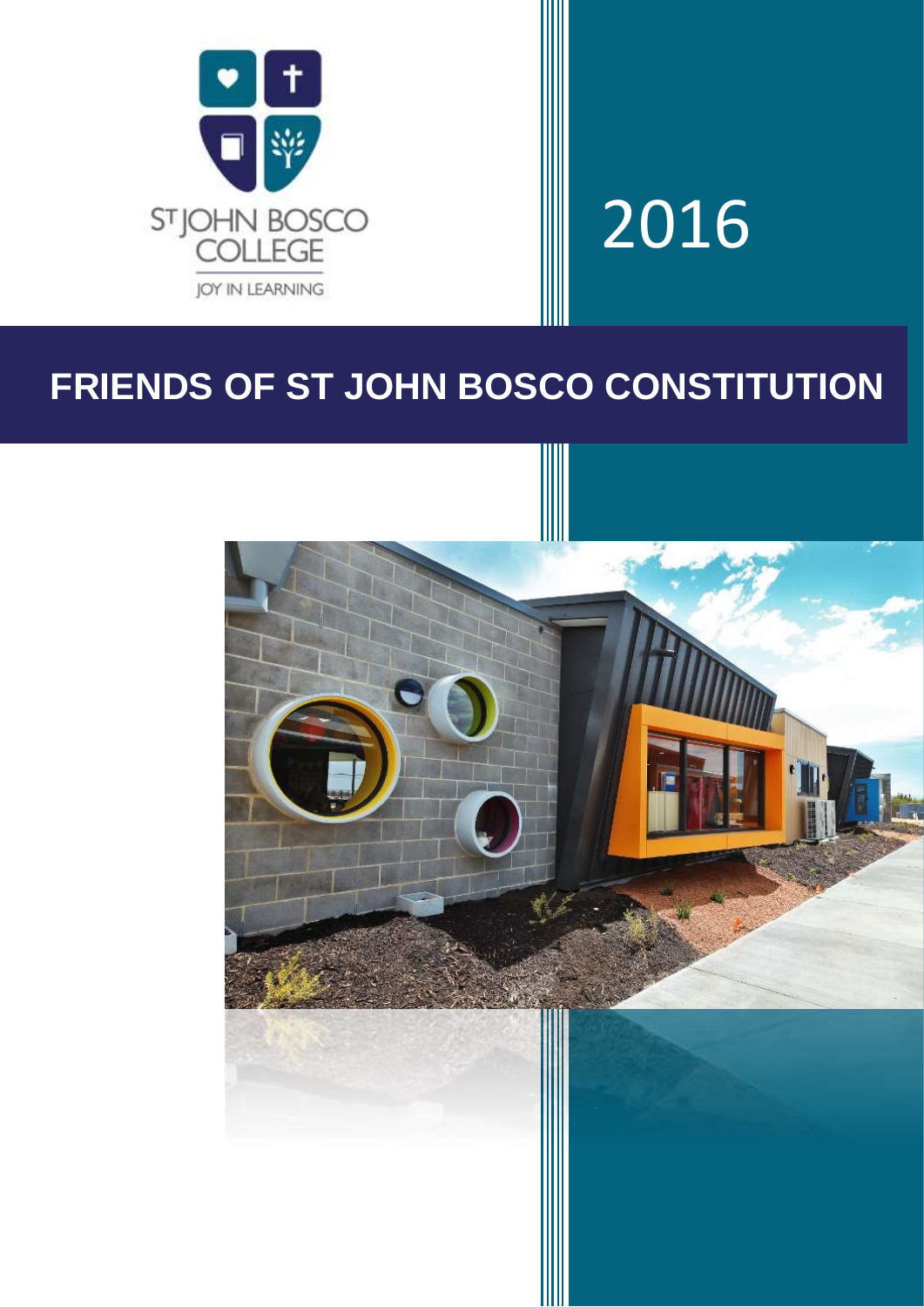

# **Table of Contents**

| 1.  |                                                                |  |
|-----|----------------------------------------------------------------|--|
| 2.  |                                                                |  |
| 3.  |                                                                |  |
| 4.  |                                                                |  |
| 5.  |                                                                |  |
| 6.  |                                                                |  |
| 7.  |                                                                |  |
| 8.  | ELECTION OF OFFICE BEARERS AND VOTING RIGHTS OF MEMBERS OF THE |  |
| 9.  |                                                                |  |
| 10. |                                                                |  |
| 11. |                                                                |  |
| 12. |                                                                |  |
| 13. |                                                                |  |
| 14. |                                                                |  |
| 15. |                                                                |  |
| 16. |                                                                |  |
| 17. |                                                                |  |
| 18. |                                                                |  |
| 19. |                                                                |  |
| 20. |                                                                |  |
| 21. |                                                                |  |
| 22. |                                                                |  |
| 23. |                                                                |  |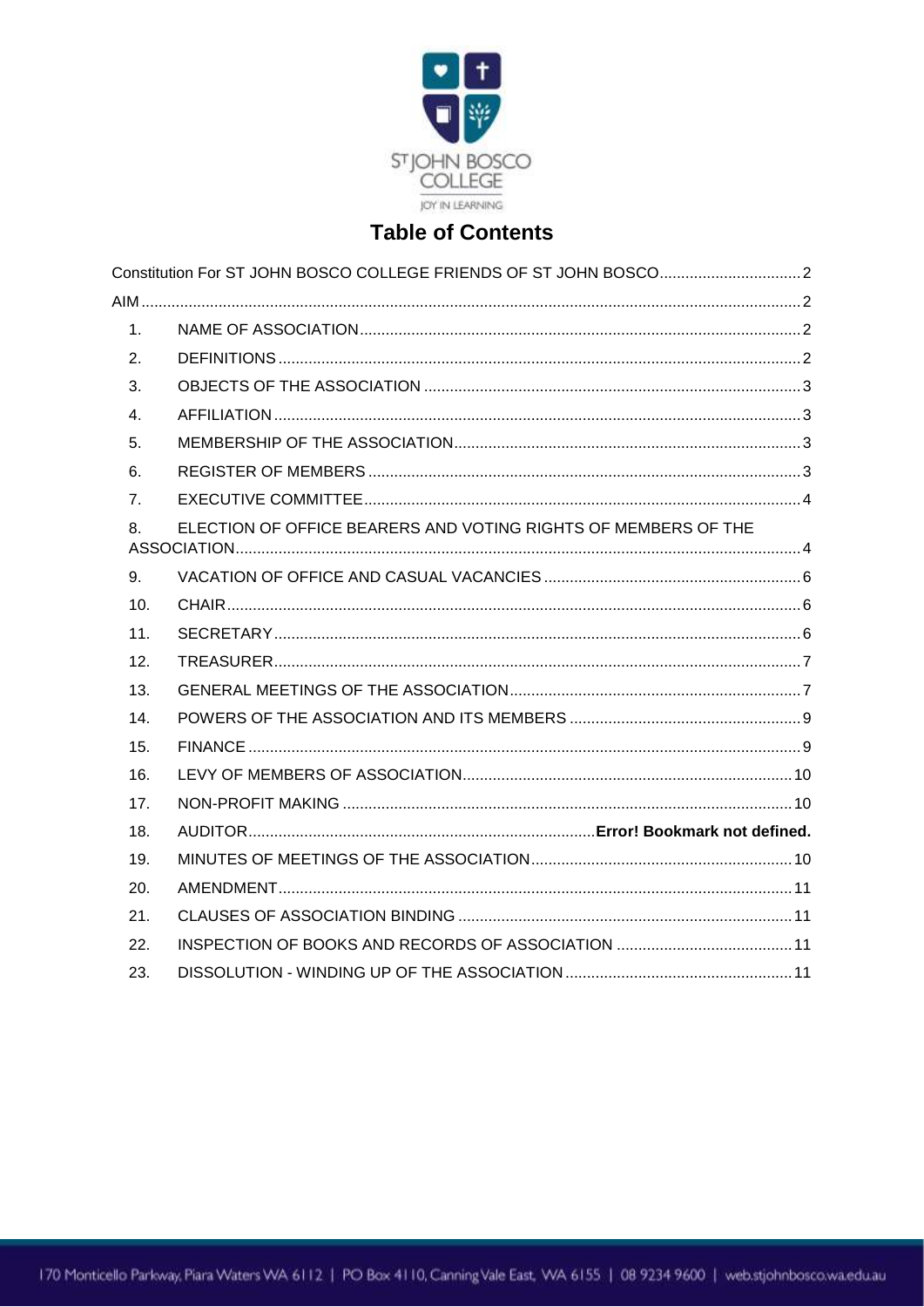

## **P&F ASSOCIATION CONSTITUTION**

<span id="page-2-0"></span>

| <b>CONSTITUTION FOR</b><br><b>ST JOHN BOSCO COLLEGE</b><br><b>FRIENDS OF ST JOHN BOSCO</b> |  |  |  |  |  |
|--------------------------------------------------------------------------------------------|--|--|--|--|--|
| Adopted at Special General Meeting                                                         |  |  |  |  |  |
| Last Amended                                                                               |  |  |  |  |  |
| Major review due:                                                                          |  |  |  |  |  |

"The primary right of parents to educate their children must be upheld in all forms of collaboration between parents, teachers and college authorities, and particularly in forms of participation designed to give citizens a voice in the functioning of colleges and in the formulation and implementation of educational policies." Article 5, "Charter of the Rights of the Family", issued by The Holy See, Rome, October 1983.

#### **AIM**

<span id="page-2-1"></span>The Association is a group of parents and guardians with the canonical obligation, and supporters with common purpose, to assist in the provision of a Catholic education for the children.

#### <span id="page-2-2"></span>**1. NAME OF ASSOCIATION**

The name of the Association shall be **Friends of St John Bosco**, hereinafter "the Association".

#### <span id="page-2-3"></span>**2. DEFINITIONS**

- (a) The Association is the body of parents and guardians of the children in St John Bosco College and includes ex officio membership to Parish Priests and College Principals (or their respective appointed representatives).
- (b) The Executive consists of the primary office bearers of the Association, that being: President; Vice-President; Secretary; and Treasurer elected as per Clause 8.
- (c) The governing bodies of the college are the Principal and the College Board.
- (d) The Federation is the Parents and Friends' Federation of Western Australia Inc.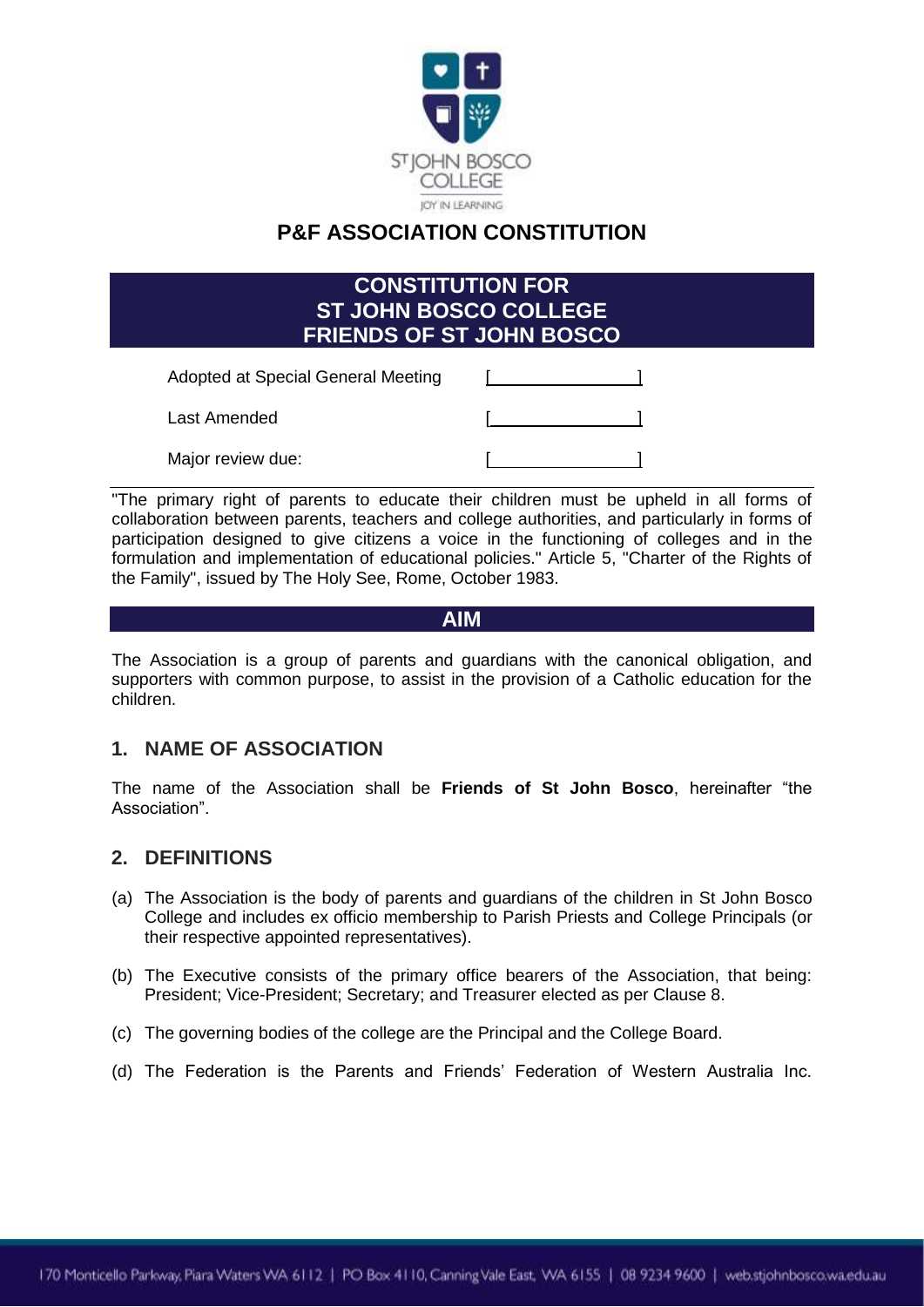### <span id="page-3-0"></span>**3. OBJECTS OF THE ASSOCIATION**

The objects of the Association act to fulfil the aim of the Association.

The objects are:

- (i) work within the spirit and letter of the Constitution;
- (ii) strive to build tangible and lasting relationships between parents, St Francis Xavier Parish and the College so that the students may experience a sense of Christian community;
- (iii) recognise and respect the authority of the Principal as leader of the St John Bosco College community and work closely with the college authorities to achieve common goals and the college vision;
- (iv) encourage invitations for representation on the St John Bosco College Board and the
- (v) St Francis Xavier Parish Council, as governing bodies for the College and Parish, respectively;
- (vi) plan, organise and promote social, sporting, cultural and educational activities for interaction of: parents; students; staff and Parish;
- (vii) encourage parental participation in college programmes, to enjoy the exciting experience of their children's formal college years;
- (viii) act as a forum for ideas and discussion on any relevant issue that will benefit the education of the children; and as a conduit to the Federation to seek advice or express opinion;
- (ix) liaise with the Federation, St Francis Xavier Parish and other parties to organise guest speakers for the Association members on current and suggested educational programmes, faith development and other matters of interest.
- **(x)** work to provide in-kind or financial resources that the Association deems necessary for the children, or of professional assistance to the teachers in consultation with the Principal and college board;

#### <span id="page-3-1"></span>**4. AFFILIATION**

The Association is affiliated with the Federation.

#### <span id="page-3-2"></span>**5. MEMBERSHIP OF THE ASSOCIATION**

- (a) Any parent/guardian of a child attending the St John Bosco College, or any person who supports the objects of the Association.
- (b) The St Francis Xavier Parish Priest(s) and the St John Bosco College Principal, or their respective appointed representatives, shall be deemed ex-officio members of the Association.

#### <span id="page-3-3"></span>**6. REGISTER OF MEMBERS**

(a) In the case of those qualifying for membership as parents and/or carers of children currently on the College roll, the College roll shall be considered as the register of members.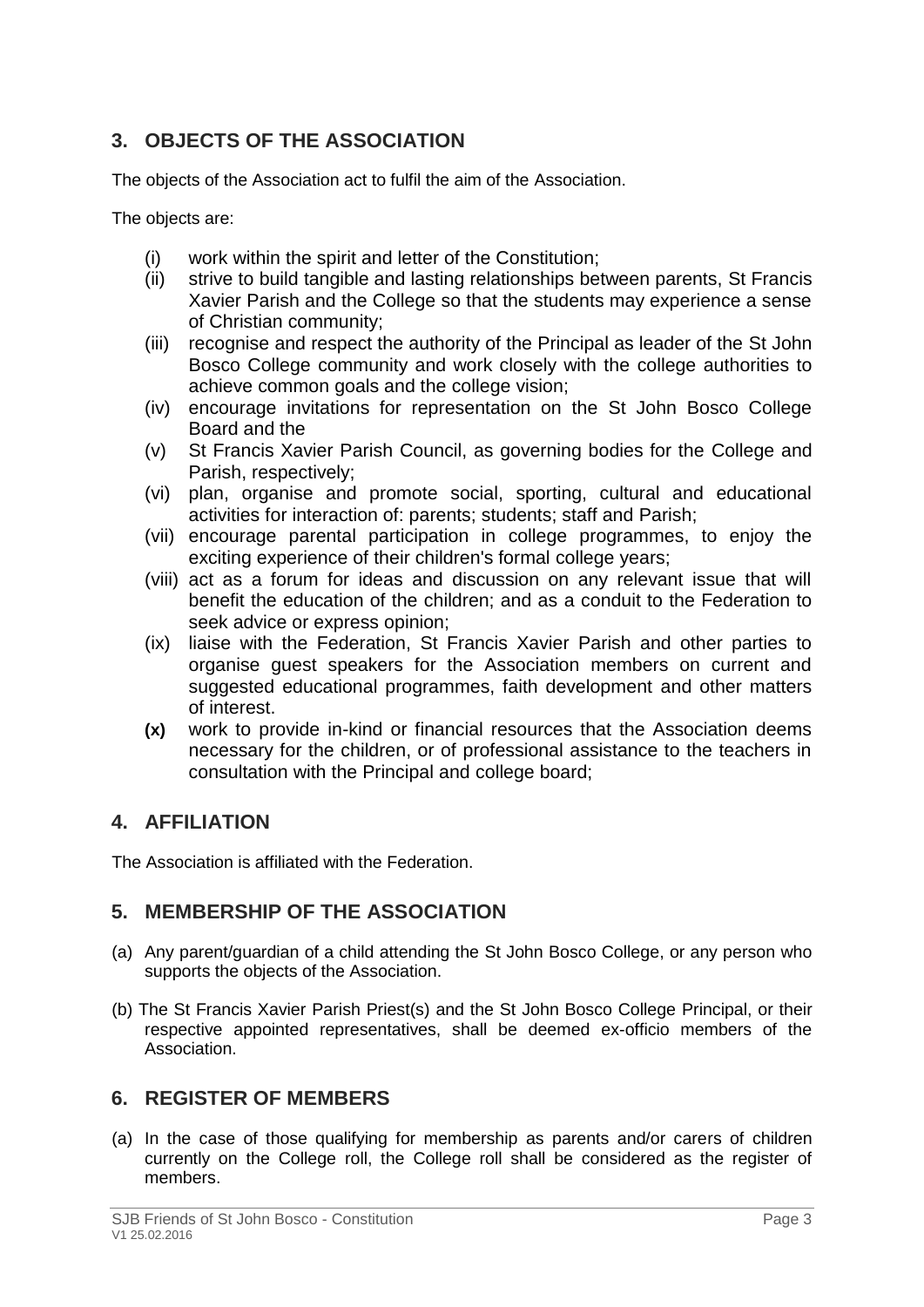The Executive shall cause a register to be kept in which shall be entered the names of all persons admitted to membership of the Association as "Friends". The minutes of a meeting may be used as the register. Membership of a 'friend' shall be reviewed each year.

- (b) The Secretary, shall keep and maintain, in an up-to-date condition, a register of the members of the Executive committee comprising:
	- name;
	- position; and
	- contact number.
- (c) The Register shall be available for inspection to any member;
- (d) The Secretary shall keep the Federation informed of any updates to the members of the Executive Committee.

#### <span id="page-4-0"></span>**7. EXECUTIVE COMMITTEE**

The Association shall be governed by an Executive Committee that shall include the five (5) office bearers :

- President;
- Vice-President:
- Secretary;
- Treasurer; and
- Friends of St John Bosco Representative to the College Board
- Ex officio representation, in person or otherwise, may also be warranted for the roles of:
	- o Federation Executive Officer, or representative;
	- o Parish Priest, or representative; and
	- o College Principal, or representative.

#### <span id="page-4-1"></span>**8. ELECTION OF OFFICE BEARERS AND VOTING RIGHTS OF MEMBERS OF THE ASSOCIATION**

- (a) The Executive Committee members shall be elected at the Annual General Meeting (AGM). For the purpose of this election only, the Principal, Parish Priest, or their nominated representative, will occupy the Chair.
- (b) Any member of the Association, who is present at the AGM, or has consented in writing to be elected, shall be eligible for election to the Executive Committee.
- (c) No ex-officio member, or their representative, may be elected to an Executive position.
- (d) An Executive Committee member's term will commence from the time of election at the AGM until the next Annual General Meeting at which point they are eligible for reelection.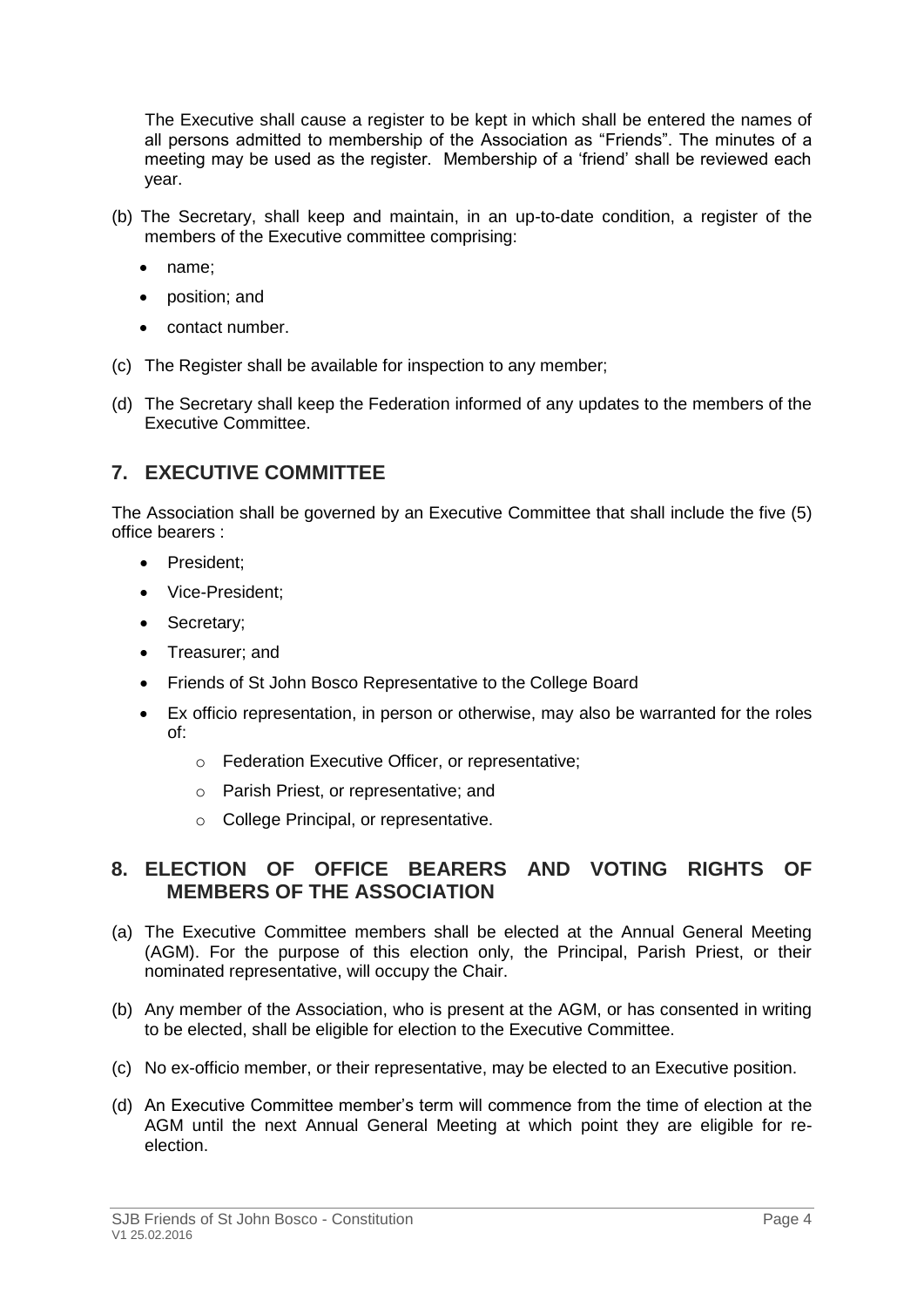- *Note: It is the prerogative of the Association to decide whether to vote for the individual office bearers and Executive Committee members at the AGM, or whether the elected individuals, as generic committee members, elect office bearers from amongst themselves at their first meeting. There should be a call for nominations to the Executive Committee. If inadequate nominations are made, nominations can be*  accepted from the membership in attendance at the AGM. That is described in the *following process.*
- (e) Except for nominees under sub-rule (h), a person is not eligible for election to membership of the Executive Committee unless a member has nominated them for election by delivering, to the Secretary, not less than seven (7) days before the day the AGM is held, notice in writing of that nomination, signed by:
	- (i) the nominator; and
	- (ii) the nominee, to signify a willingness to stand for election.
- (f) A person who is eligible for election or re-election under this rule may
	- (i) propose or second their own nomination; and
	- (ii) vote for themselves to be elected.
- (g) If the number of persons nominated in accordance with sub-rule (e), for election to membership of the Executive Committee, does not exceed the number of vacancies to be filled in that membership:
	- (i) that fact will be duly reported by the Secretary at the AGM; and
	- (ii) the Chair must declare at the AGM that those persons are duly elected as members of the Executive Committee.
- (h) If vacancies remain on the Executive Committee after the declaration under sub-rule (g),additional nominations of Executive Committee members may be accepted from the floor of the AGM. If such nominations from the floor do not exceed the number of vacancies, the Chair must declare those persons to be duly elected as members of Executive Committee. When the number of nominations from the floor exceeds the remaining number of vacancies on the Executive Committee, elections for those positions must be conducted. In such instances a secret ballot is to be conducted under the direction of the Secretary with the recipient of the highest number of votes duly elected. Any tied votes are to be decided by the drawing of lots.
- (i) If a vacancy remains on the Executive Committee after the application of sub-rule (h), the Executive Committee may appoint a member as a casual vacancy, within the meaning of Rule 9.
- (j) Subject to these Rules, any member of the Association present in person at a general meeting of the Association shall be entitled to a deliberative vote.
- (k) Ex-officio members of the Association and staff of the college are not entitled to a deliberative vote.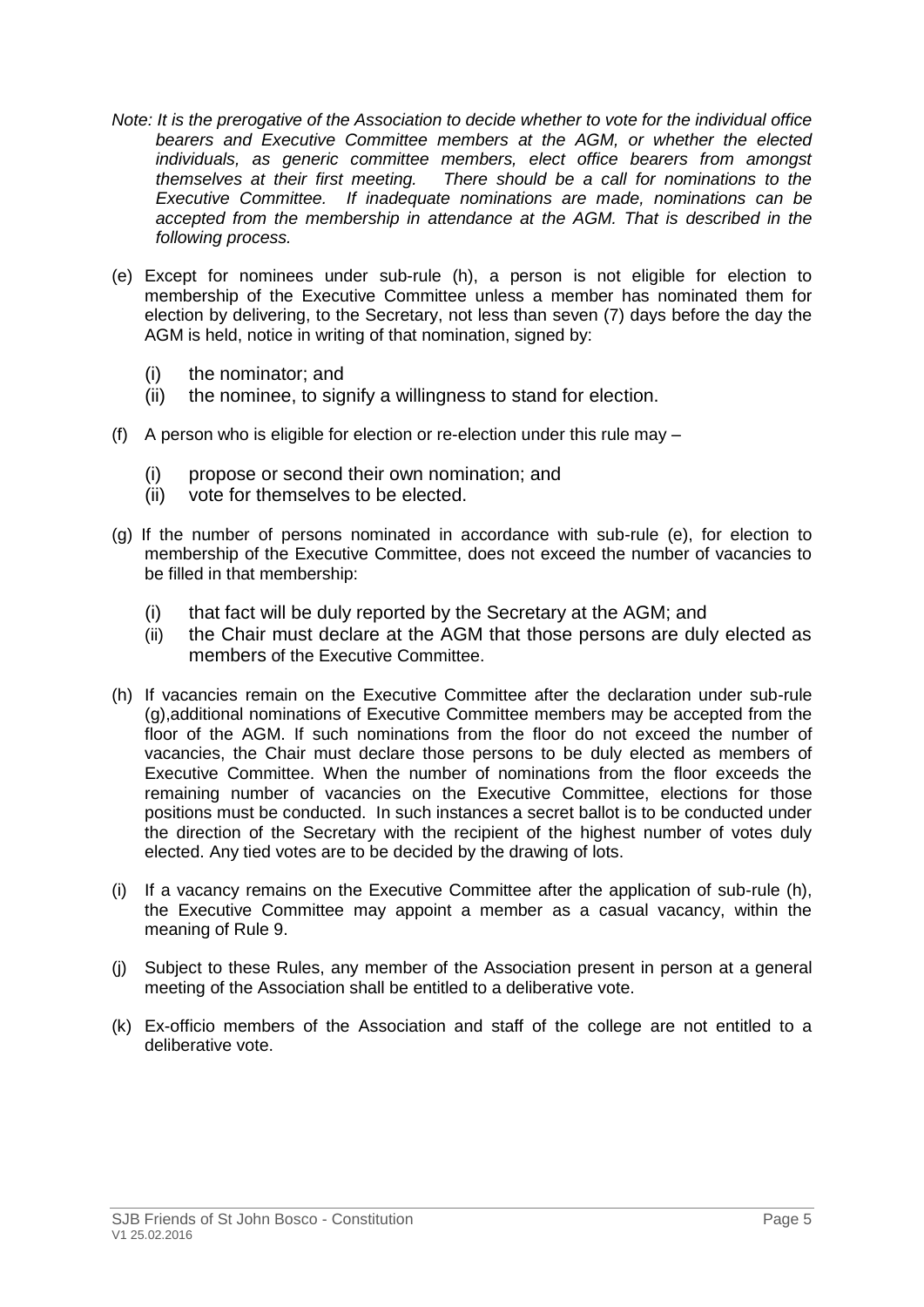#### <span id="page-6-0"></span>**9. VACATION OF OFFICE AND CASUAL VACANCIES**

- (a) The term of office of Executive members will be one year, from AGM to AGM, at the conclusion of which period they shall vacate their positions, but shall be eligible for reelection.
- (b) A person shall not hold any particular office of the Executive for more than three consecutive years.
- (c) Executive Committee members who wish to resign during their elected term may do so providing they give one month's written notice to the committee.
- (d) A member of the Executive shall be deemed to have resigned if:
	- (i) without submitting an acceptable apology, he or she is absent from two consecutive meetings of Committee;
	- (ii) in accordance with a decision of an absolute majority of the Committee he or she is required to resign from the Committee and if he or she fails to do so within fourteen days of the date upon which notification of the decision of the Committee is forwarded to him/her stating the reasons for this action.
	- (e) Vacancies in the Committee may be filled casually by any member of the Association, as appointed by the Committee, and serve with full voting rights until the next AGM.

#### <span id="page-6-1"></span>**10. CHAIR**

- (a) Subject to Rule 8(a), the President shall chair all general and special meetings of the Association and all meetings of the elected Executive Committee. The President is empowered to regulate the proceedings and procedure including, with the consent of the meeting, adjournment of business.
- (b) In the absence of the President at a general / special / committee meeting, the Vice-President shall have the power to conduct and chair meetings of the membership and in the absence of the Vice-President, the members present and entitled to vote shall have the power to select one of their number as Chair.

#### <span id="page-6-2"></span>**11. SECRETARY**

The Secretary shall:-

- (a) co-ordinate the correspondence of the Association;
- (b) keep full and correct minutes of the proceedings of the Executive Committee and Association;
- (c) have custody of all books, documents, records and registers of the Association, including those referred to in Rule 6, other than those required by Rule 12 to be kept and maintained by, or to be in the custody of, the Treasurer, unless the members resolve otherwise at a general meeting, and
- (d) perform such other duties as are imposed by this Constitution.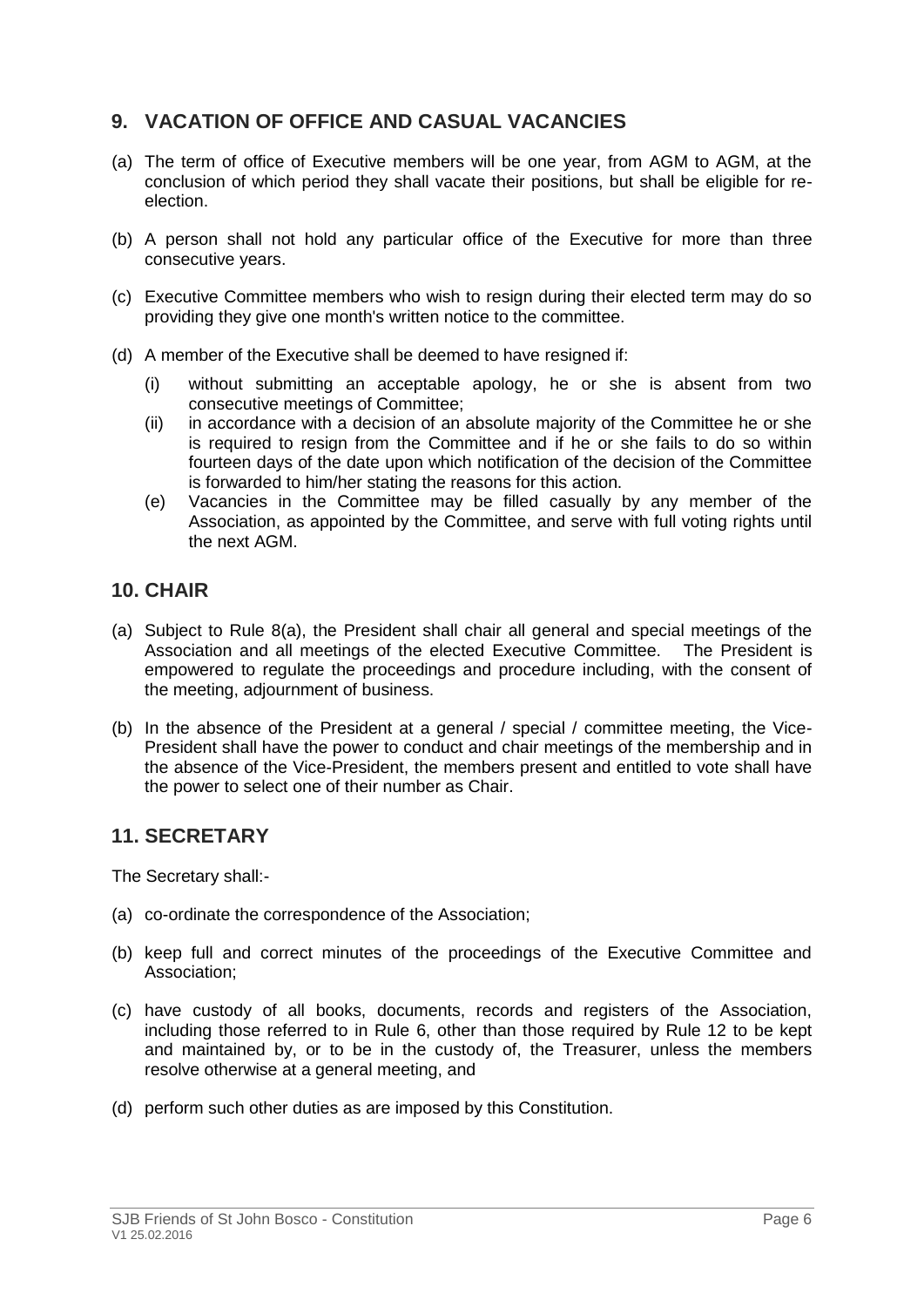#### <span id="page-7-0"></span>**12. TREASURER**

The Treasurer shall:-

- (a) be responsible for the receipt of all monies paid to or received by the Treasurer on behalf of the Association and shall issue receipts for those monies in the name of the Association;
	- (i) where money is raised at an event it is to remain on College property (where possible) and must be accounted for by two members of the Friends of St John Bosco prior to received by the Treasurer
- (b) pay all monies referred to in paragraph (a) into such account or accounts of the Association as the Executive Committee may from time to time direct;
- (c) make payments from the funds of the Association with the authority of a general meeting and in so doing ensure that all cheques are signed in accordance with Rule 14(c);
- (d) maintain the accounting records of the Association by:
	- (i) keeping such accounting records as correctly record and explain the financial transactions and financial position of the Association;
	- (ii) keeping its accounting records in such manner as will enable true and fair accounts of the Association to be prepared from time to time;
	- (iii) keeping its accounting records in such manner as will enable true and fair accounts of the Association to be conveniently and properly audited; and
	- (iv) submitting to members, at each AGM of the Association, accounts of the Association at the end of the immediately preceding financial year.
- (e) at each meeting, submit a report, balance sheet or financial statement and any other report as directed by the President;
- (f) unless the members resolve otherwise at a general meeting, have custody of all securities, books and documents of a financial nature and the accounting records of the Association, including those referred to in sub-rule (d) and (e) herein; and
- (g) perform such other duties as are imposed by this Constitution.

#### <span id="page-7-1"></span>**13. GENERAL MEETINGS OF THE ASSOCIATION**

- (a) An Annual General Meeting of the Association shall be held as close as practicable to the end of the College year to:
	- (i) receive and consider the annual reports of the office bearers, including but not limited to:
		- President's Report: and
		- Treasurer's Financial Report;
	- (ii) The financial year of the Association shall be from the 1st January to 31st December in each year.
	- (iii) elect the members of the Executive Committee for the ensuing year; and
	- (iv) deal with any other matter or matters brought before the meeting.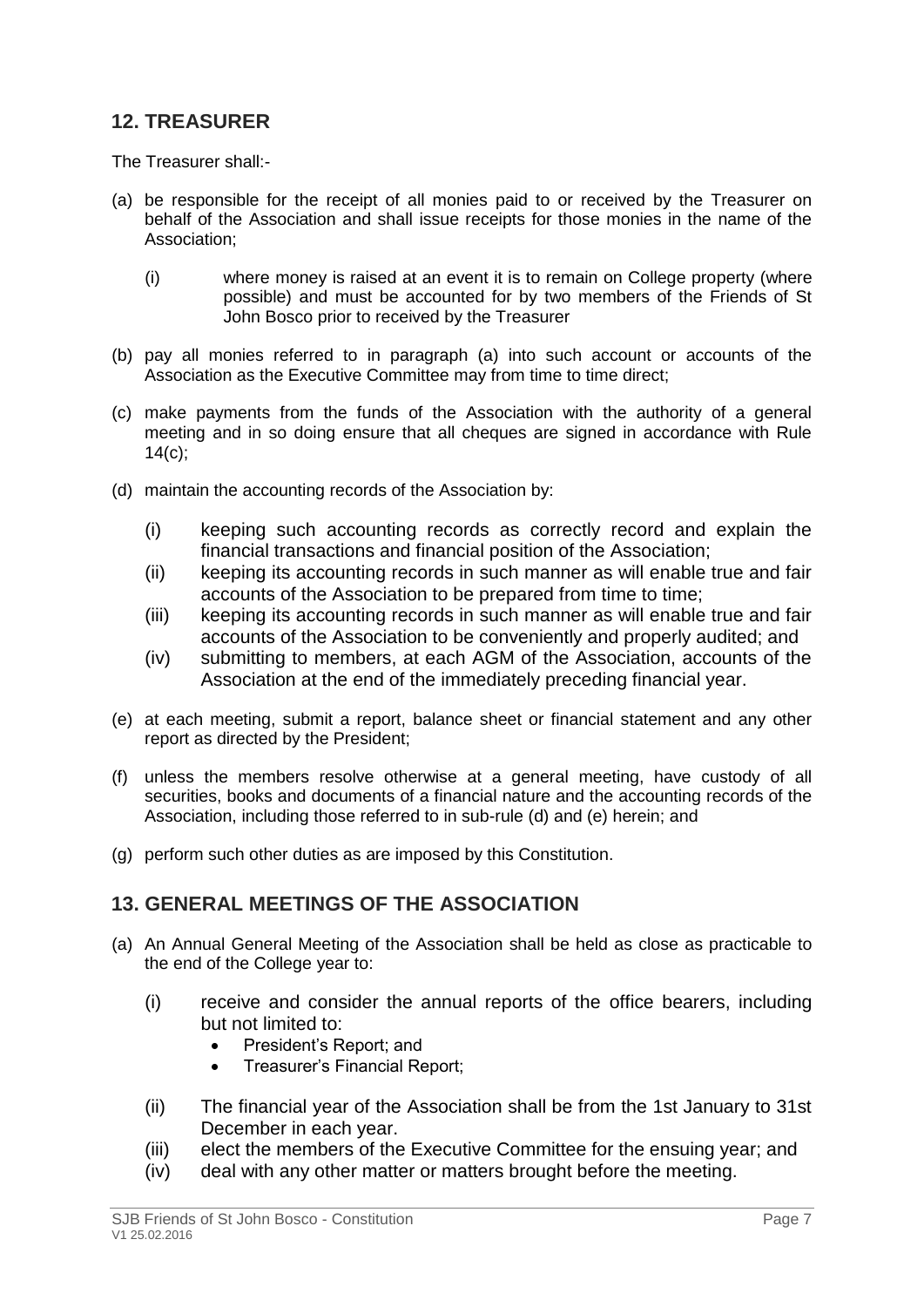- (b) General meetings of the Association shall be held regularly (preferably monthly) during the college year, and otherwise as determined by the Executive Committee.
- (c) Where possible, matters to be brought before an Association meeting should be submitted in writing to the President or Secretary at least five (5) days prior to the meeting, to facilitate circulation and/or inclusion on the agenda.
- (d) Special Meeting of the Association
	- (i) may be convened by the President or Secretary or by the members of the Association at any time, and shall be convened by them within fourteen (14) days or within a 28 day period if the request is not within a college term, of receiving a requisition in writing signed by at least ten (10) members of the Association. These signatories shall be required to attend the meeting so called or submit a written apology. In order for the meeting to be valid, at least five (5) of the signatories must attend the meeting. The requisition must itemise all matters to be discussed at the meeting.
	- (ii) will be convened within fourteen (14) days at the request of any of the college governing bodies (i.e. the St John Bosco College Principal or the College Board).
	- (iii) items for discussion will be limited to the matters relating to the calling of such a meeting.
- (e) Notification of Association General or Special Meetings, including details of matters to be raised, will be given to all members at least five (5) days prior to the meeting.

#### QUORUM AT MEETINGS

(f) At any Association General or Special Meeting, a total of eight (8) members of the Association, including at least two (2) Office Bearers, shall constitute a quorum.

#### CONFLICT OF INTEREST

- (g) If a member of the Association has potential to receive an extraordinary benefit not shared by other members, they must promptly declare that fact and withdraw from the discussion. Records of the meeting must record that fact. That is to say:
	- (i) A member of the Association having any direct or indirect pecuniary interest in a matter or proposition, made by, or in the contemplation of, the committee (except if that pecuniary interest exists only by virtue of the fact that the member is a member of a class of persons for whose benefit the Association is established), must:
		- disclose to the meeting, the nature and extent of the conflict of interest; and
		- withdraw from deliberations or decision, with respect to that matter.
- (h) The Secretary must record in the minutes of each meeting:
	- every disclosure under sub-rule (e); and confirm
	- every withdrawal under sub-rule(e).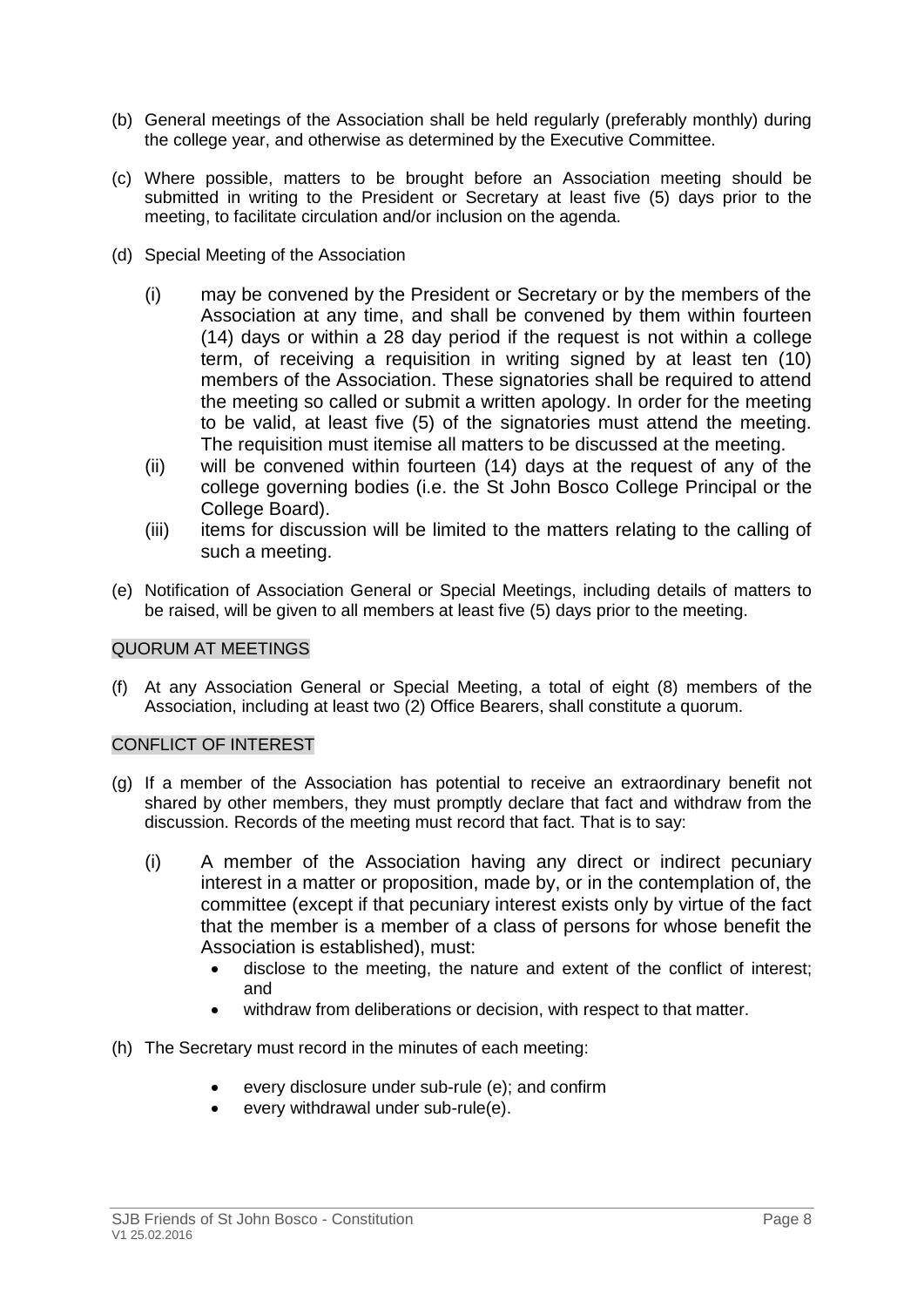#### <span id="page-9-0"></span>**14. POWERS OF THE ASSOCIATION AND ITS MEMBERS**

- (a) The Association, being unincorporated, should seek security of insurance coverage for its activities through the College Board.
- (b) The members of the Association may do all things necessary or convenient for carrying out its objects, but subject to its ability to give such security for the discharge of liabilities incurred by the Association, as the Association sees fit. These include but are not limited to:
	- (i) being responsible for the planning, management and organisation of the Association's affairs;
	- (ii) holding regular (preferably monthly) general meetings that are open to all parents and friends, the Principal and staff, parish clergy or the religious associated with the college, and other interested persons;
	- (iii) formulating the Standing Orders of the Association to be applicable to such meetings as the members may determine;
	- (iv) establishing such sub-committees as they may determine to give effect to the aims of the Association;
	- (v) providing for the election or appointment of members to any such subcommittee and for the terms of reference for conduct and operation thereof;
	- (vi) providing for the election or appointment of officers, including definition of duties, responsibilities and authority;
	- (vii) appointing delegates to other groups (e.g. College Board, Parish Council);
	- (viii) raising funds in accordance with the aims of the Association;
- (c) Members of the Association may by ordinary or special resolution exercise any power authorised by the Constitution subject to the provisions of the Law as varied.
- (d) A resolution of the Executive shall have full force and effect subject to a later resolution of the members at the AGM or in general meeting which would have the effect of amending or rescinding the resolution of the Executive. The Executive shall not act in a manner inconsistent with any resolution of the Association.
- (e) In the event of any dispute or uncertainty as to the meaning or intent of any clause in this Constitution, the matter shall be referred to the Federation Executive Officer for interpretation.
- (f) If, for any reason, the Executive Committee does not function satisfactorily, assistance from the Federation Council may be sought.

#### <span id="page-9-1"></span>**15. FINANCE**

- (a) As soon as practicable, the Association shall establish an account to be opened with a reputable financial Institution in the name of the Association, in which funds of the Association are to be deposited.
- (b) Funds are to be used solely for the Aim of the Association. All funds raised by or on behalf of the Association must be banked promptly and fully intact into an account in the name of the Association. Authorised signatories to the account are any two of the following: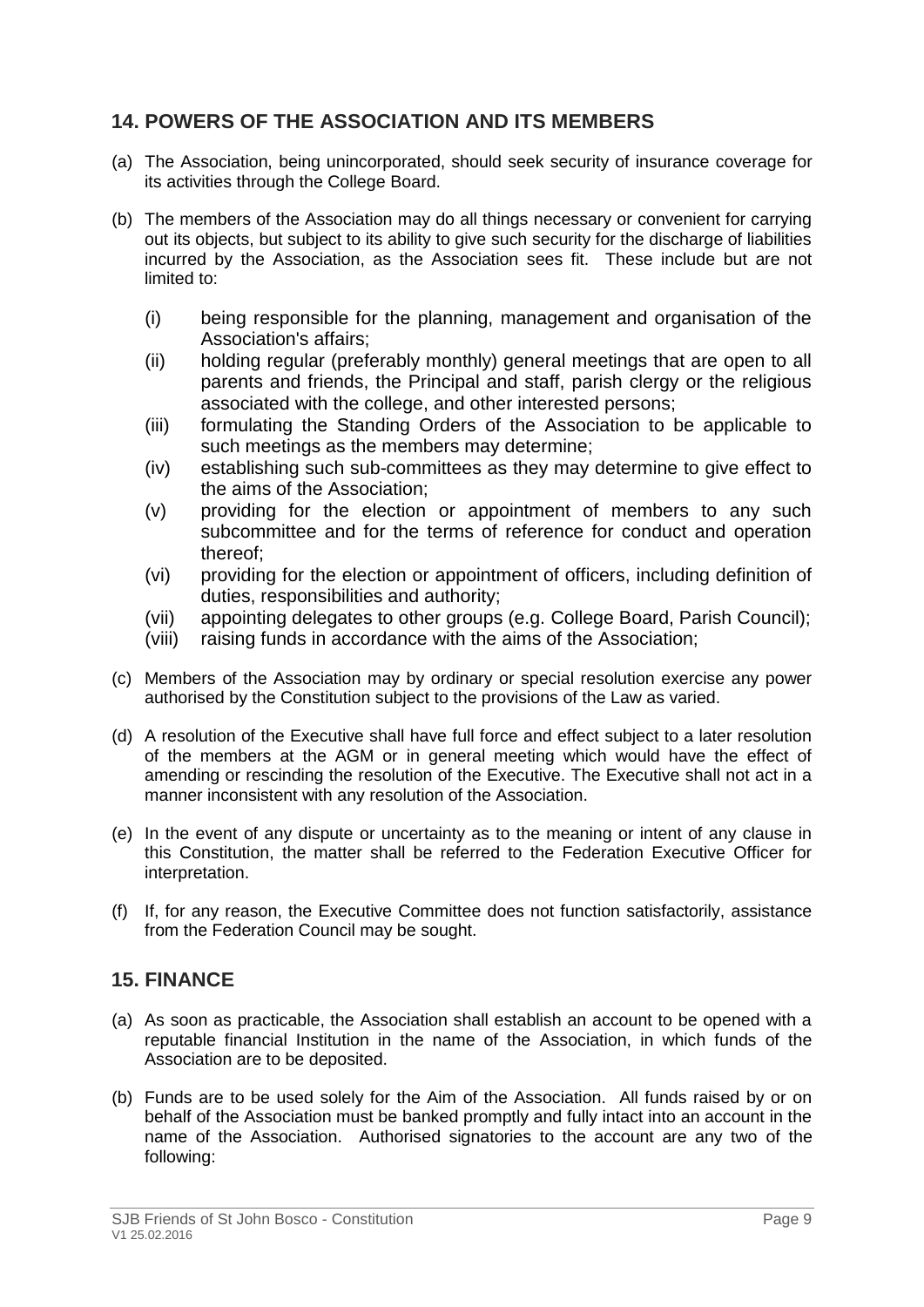- President
- **Treasurer**
- Secretary
- Vice-President
- Principal, and
- Assistant Principal.
- (c) Cheques drawn upon the account shall be signed by the Treasurer and at least one other authorised member, or by any two others as are authorised by the members of the Association. At the end of their term of office, their signatures must be removed and replaced by the signatures of the incoming officers.

#### <span id="page-10-0"></span>**16. LEVY OF MEMBERS OF ASSOCIATION**

- (a) The levy amount is recommended by the retiring Executive Committee to the Annual General Meeting each year, for approval by the members of the Association.
- (b) Estimates for the subscription to the Federation should be factored for inclusion to estimates for the annual levy.

#### <span id="page-10-1"></span>**17. NON-PROFIT MAKING**

The income and property of the Association howsoever derived shall be applied solely towards the promotion of its objects as set out in this Constitution and no portion thereof shall be paid or transferred directly or indirectly by way of dividend, bonus or otherwise howsoever to its members, provided that nothing herein shall prevent the payment in good faith of remuneration to any officer or servant of the Association or reimbursement for costs incurred in the service of the Association.

#### <span id="page-10-2"></span>**18. MINUTES OF MEETINGS OF THE ASSOCIATION**

- (a) The Secretary shall cause proper minutes of all proceedings of all General Meetings and Executive Committee Meetings to be taken and then to be entered within 30 days after the holding of each General Meeting or Executive Committee meeting, as the case requires, in a minute book or file kept for that purpose.
- (b) The Chair shall ensure that the minutes taken of a General Meeting or Executive Committee meeting are checked and signed as correct by the Chair of the General Meeting or Executive Committee meeting to which those minutes relate or of the next succeeding General Meeting or Executive Committee meeting as the case requires;
- (c) When minutes have been entered and signed as correct under this rule, they shall, until the contrary is proved, be evidence that:-
	- (i) the General Meeting or Executive Committee meeting to which they relate (called 'the meeting') was duly convened and held;
	- (ii) all proceedings recorded as having taken place at the meeting did in fact take place thereat; and
	- (iii) all appointments or elections purporting to have been made at the meeting have been validly made.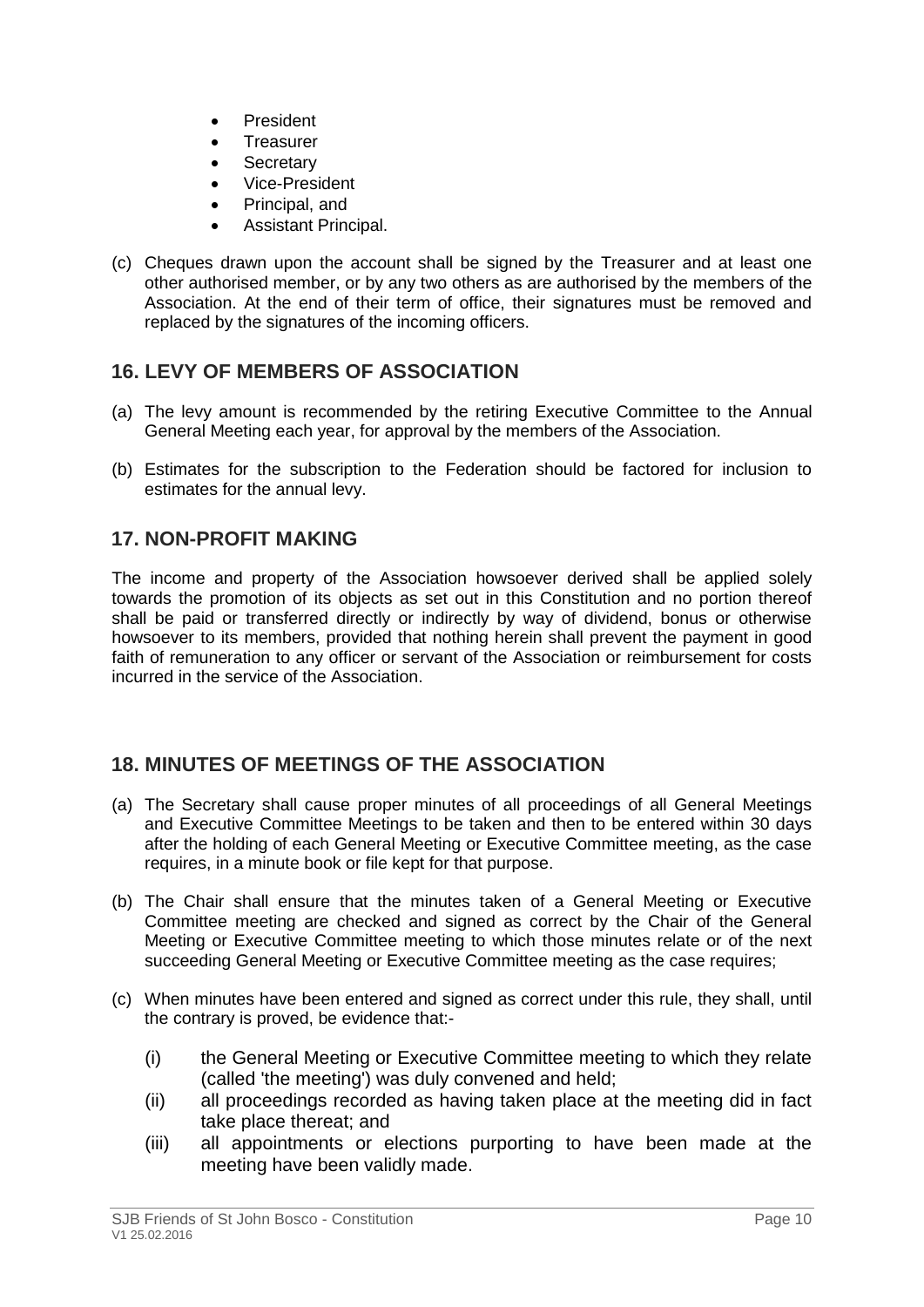(d) When minutes have been entered and signed as correct, a copy shall be made available to the parish council or comparable religious body that oversees the spiritual direction of the Association.

#### <span id="page-11-0"></span>**19. AMENDMENT**

This Constitution may be amended at any General Meeting of the Association, provided that:

- (a) notice of any proposed amendment, including: the meeting time, date and venue; the resolution; and the intention to propose the resolution, shall have been given in writing to all members at least one month prior to such meeting, and,
- (b) the amendment must be approved by at least 75% of the members present and eligible to vote.
- (c) all amendments must be in accordance with the aims of the Constitution
- (d) a formal review of the Constitution shall be conducted under the direction of the Executive Committee at least once every five (5) years. A report and recommendations arising from the review shall be submitted to the next AGM for consideration

#### <span id="page-11-1"></span>**20. CLAUSES OF ASSOCIATION BINDING**

These clauses bind every member and the Association to the same extent as if every member of the Association had signed and sealed these rules and agreed to be bound by all their provisions.

#### <span id="page-11-2"></span>**21. INSPECTION OF BOOKS AND RECORDS OF ASSOCIATION**

A member may at any reasonable time inspect without charge the books, documents, records and securities of the Association, but may not remove them from the custody of the person to whom they are entrusted.

#### <span id="page-11-3"></span>**22. DISSOLUTION - WINDING UP OF THE ASSOCIATION**

The Association is automatically dissolved if the college closes down or is amalgamated

Members can decide at a Special General Meeting to wind up an Association voluntarily only if it is solvent. This means that the Association must be able to pay all of its debts and liabilities.

- (a) Notice of the proposal to wind-up the Association, including: the meeting time, date and venue; the resolution; and the intention to propose the resolution, shall have been given in writing to all members at least one month prior to such meeting, and,
- (b) the resolution must be approved by at least 75% of the members present and eligible to vote.

If, in the event of the winding up of the Association, any property of the Association remains after satisfaction of the debts and liabilities of the Association and the costs, charges and expenses of that winding up, that property shall be distributed according to resolution by the members:-